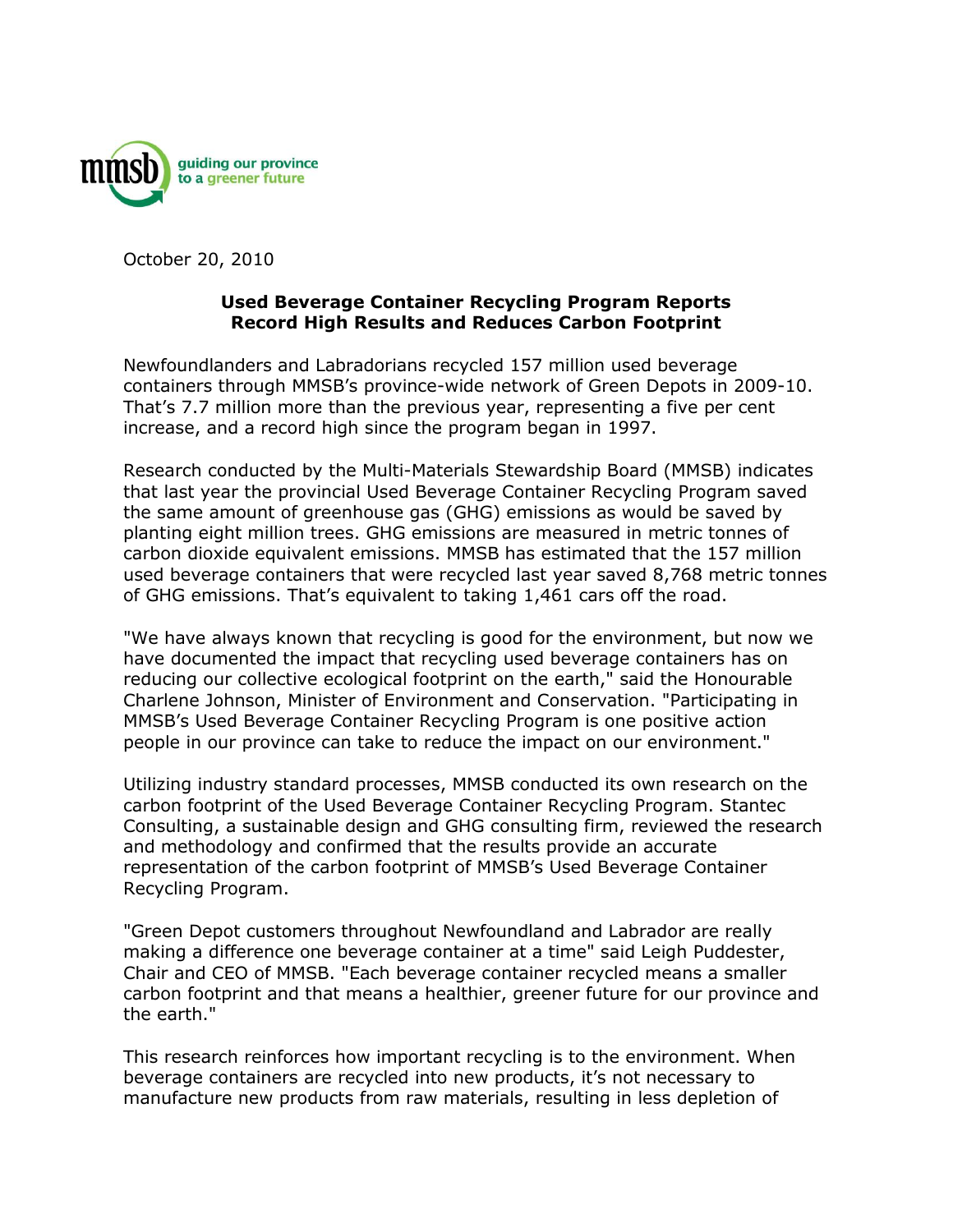natural resources such as aluminum and petroleum reserves. At the same time, as this study shows, recycling helps to reduce GHG emissions which contribute significantly to global warming.

Recycling aluminum cans into new cans takes 95 per cent less energy than creating new ones from raw material. In fact, the energy saved from the aluminum cans recycled by Newfoundlanders and Labradorians last year would power three hours of television in every home in the province, every day for almost an entire year.

For a copy of the Carbon Footprint Summary Report contact MMSB at 754-0948 or e-mail [inquiries@mmsb.nl.ca](mailto:iniquiries@mmsb.nl.ca)

The MMSB is a provincial Crown agency that reports to the Minister of Environment and Conservation. Its mandate is to support progressive waste management practices in the province, with a particular focus on waste diversion, recycling and public education, in order to ensure a clean and healthy environment throughout Newfoundland and Labrador.

- 30 -

Media contacts:

Melony O'Neill Director of Communications Department of Environment and Conservation 709-729-2575, 689-0928 [moneill@gov.nl.ca](mailto:moneill@gov.nl.ca)

Carol Ann Carter Director of Communications MMSB 709-757-3696, 689-4795 [ccarter@mmsb.nl.ca](mailto:ccarter@mmsb.nl.ca)

## **BACKGROUNDER**

## **Highlights from MMSB's 2009-10 Carbon Footprint Summary Report**

In September 2009, MMSB began research to calculate the carbon footprint of the Used Beverage Container Recycling Program in the province. A carbon footprint is the total amount of greenhouse gases (GHG) produced to support human activities, measured in metric tonnes of carbon dioxide equivalent  $(CO<sub>2</sub>e)$ emissions. The goal of the carbon footprint study was to quantify the environmental benefits associated with MMSB's Used Beverage Container Recycling Program. To calculate the carbon savings, MMSB determined each activity throughout the collection and recycling of used beverage containers that created GHG emissions and compared this amount to those that would have been created if the containers were sent to a landfill.